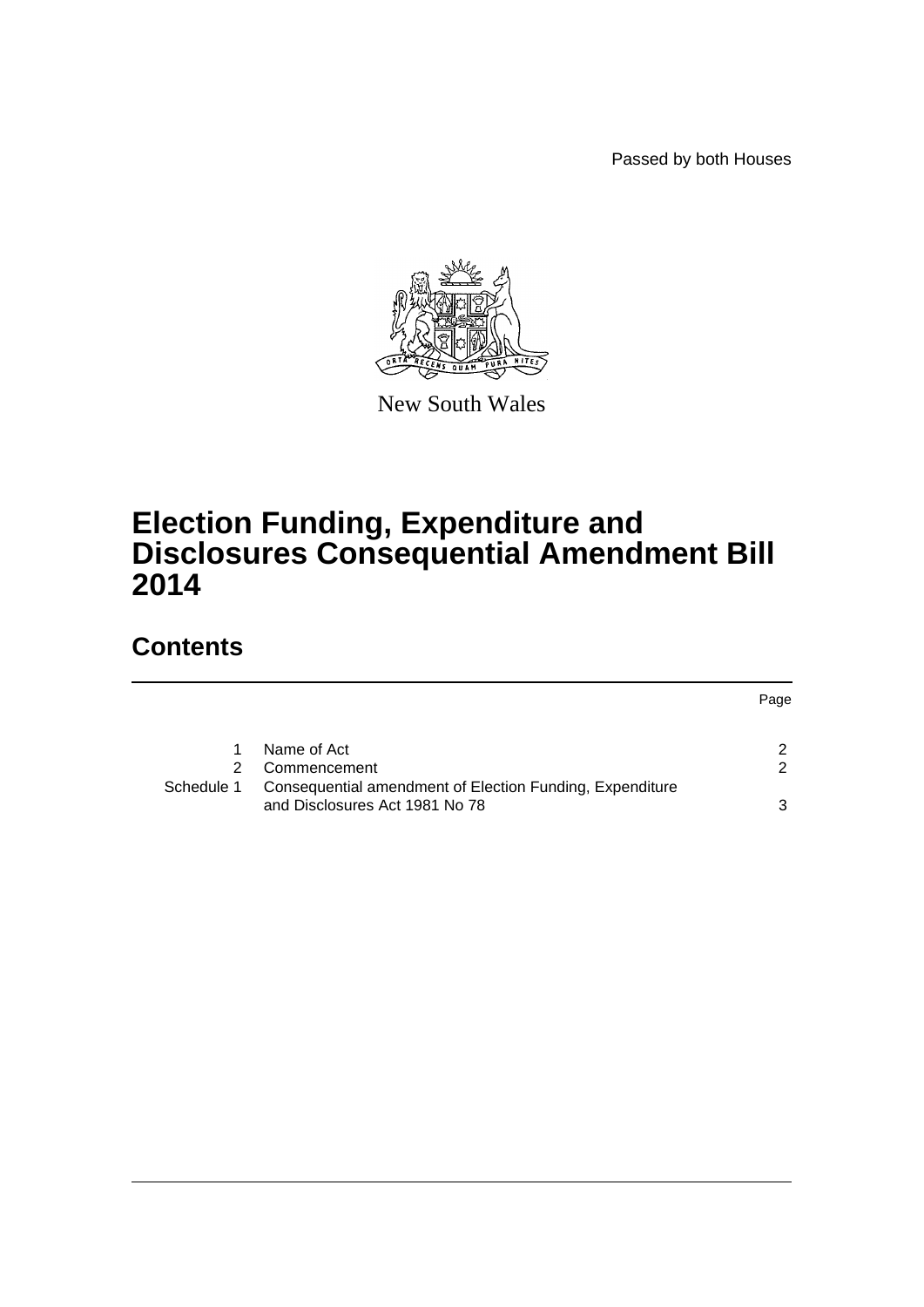*I certify that this public bill, which originated in the Legislative Assembly, has finally passed the Legislative Council and the Legislative Assembly of New South Wales.*

> *Clerk of the Legislative Assembly. Legislative Assembly, Sydney,* , 2014



New South Wales

# **Election Funding, Expenditure and Disclosures Consequential Amendment Bill 2014**

Act No , 2014

An Act to make consequential amendments to the *Election Funding, Expenditure and Disclosures Act 1981* following the High Court's decision in *Unions NSW & Ors v State of New South Wales*.

*I have examined this bill and find it to correspond in all respects with the bill as finally passed by both Houses.*

*Assistant Speaker of the Legislative Assembly.*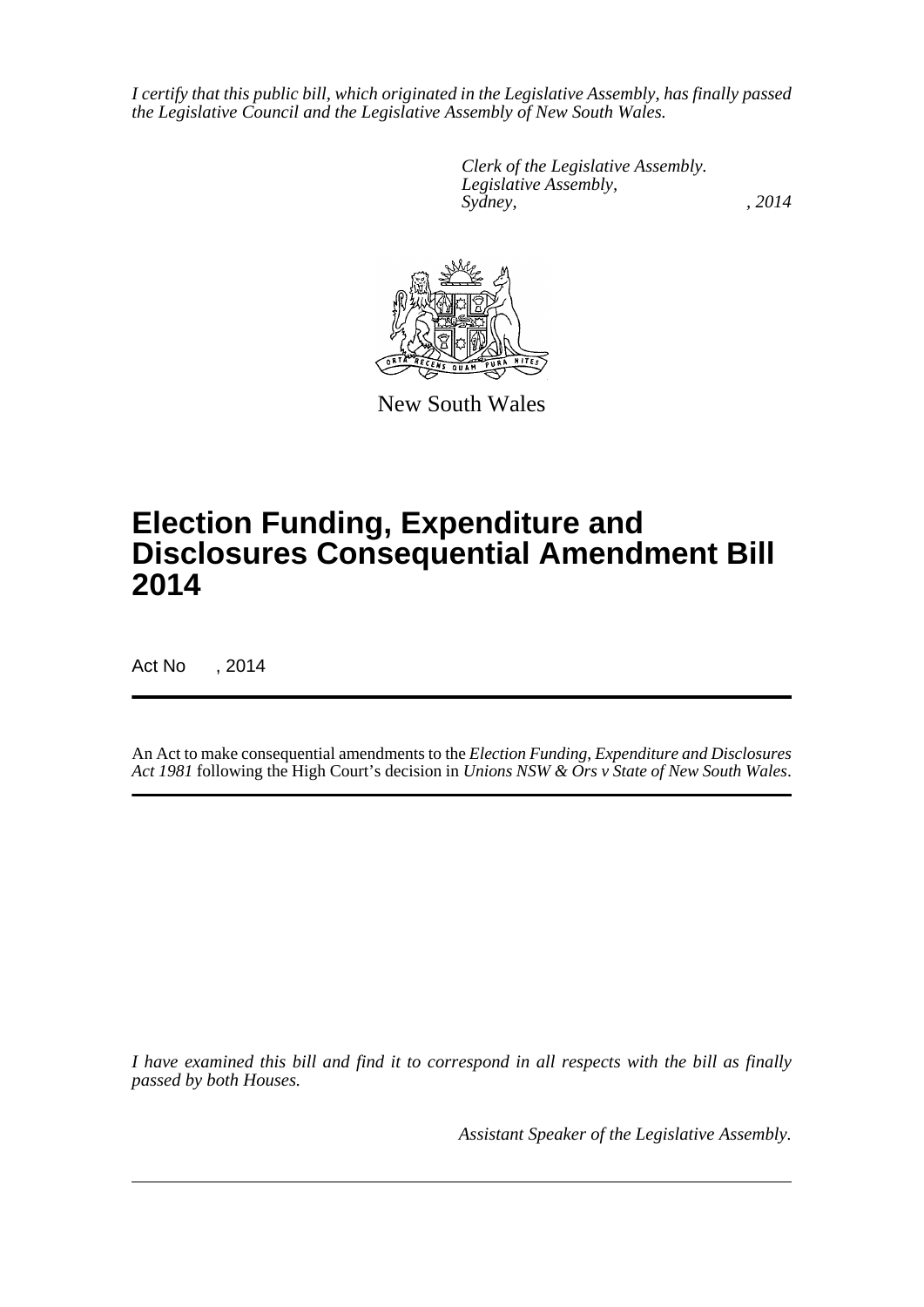# <span id="page-2-0"></span>**The Legislature of New South Wales enacts:**

#### **1 Name of Act**

This Act is the *Election Funding, Expenditure and Disclosures Consequential Amendment Act 2014*.

### <span id="page-2-1"></span>**2 Commencement**

This Act commences on the date of assent to this Act.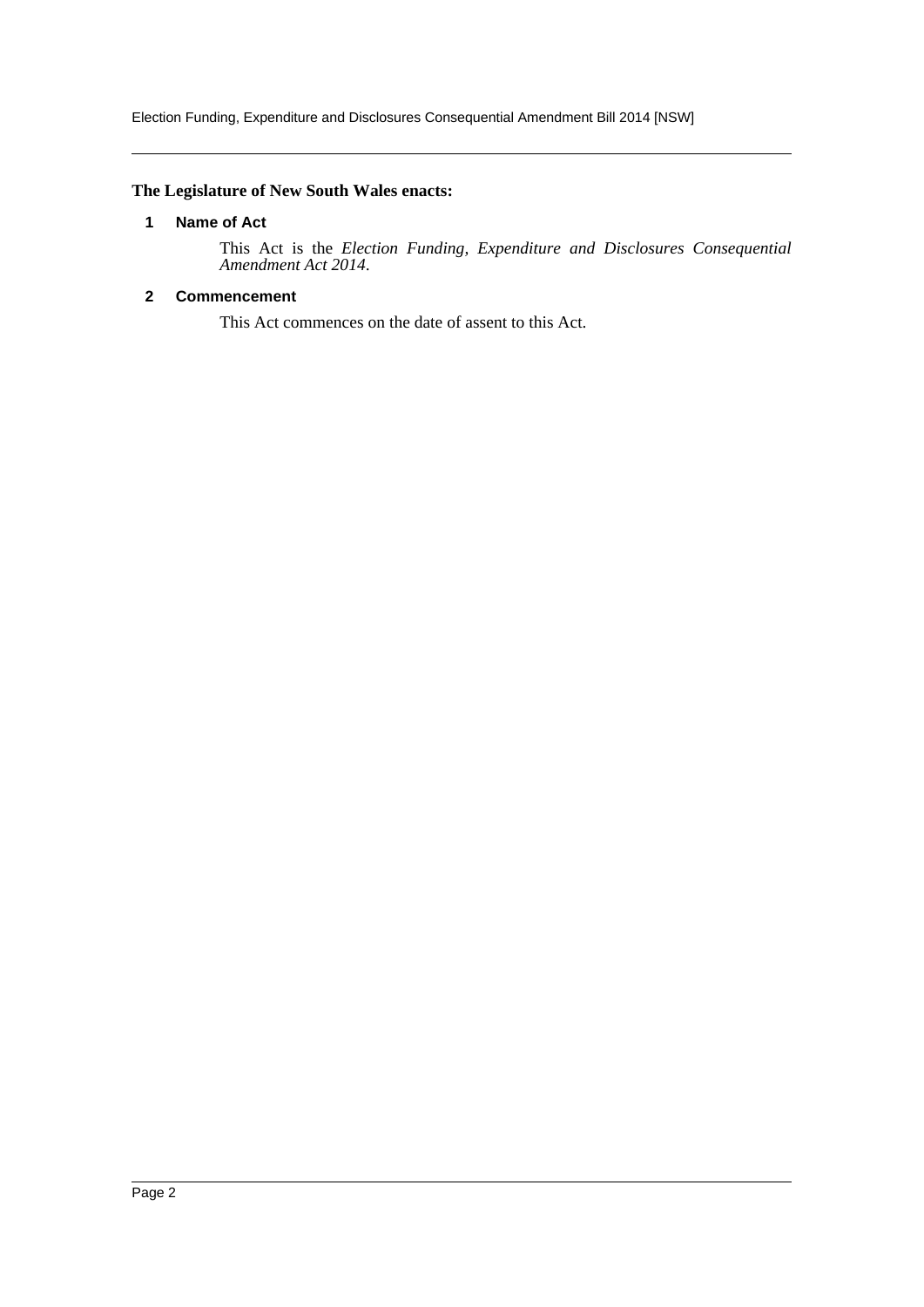# <span id="page-3-0"></span>**Schedule 1 Consequential amendment of Election Funding, Expenditure and Disclosures Act 1981 No 78**

### **[1] Section 84 Definitions—general**

Omit "individual (not being an elected member or candidate)" from the definition of *major political donor* in section 84 (1).

Insert instead "entity or other person (not being a party, elected member, group or candidate)".

#### **[2] Section 84 (5)**

Insert after section 84 (4):

- (5) A reference in this Part to the name and address of a person making a donation or loan is:
	- (a) in the case of a donation or loan made by an unincorporated association—a reference to the name of the association and the names and addresses of the members of the executive committee (however described) of the association, and
	- (b) in the case of a donation or loan purportedly made out of a trust fund or out of the funds of a foundation—a reference to the names and addresses of the trustees of the fund or of the funds of the foundation and the title or other description of the trust fund or the name of the foundation.

#### **[3] Section 86 Meaning of "reportable political donation"**

Omit "individual" wherever occurring in section 86 (2) and (3).

Insert instead "entity or other person".

#### **[4] Section 92 Political donations required to be disclosed**

Insert "(in the case of an individual) or the address of the registered or other official office of the donor (in the case of an entity)" after "donor" in section 92 (2) (d).

# **[5] Section 92 (2) (f)**

Insert after section 92 (2) (e):

(f) in the case of a donor that is an entity and not an individual—the relevant business number of the entity referred to in section 96D.

# **[6] Section 95A Applicable cap on political donations**

Omit "individual" wherever occurring in section 95A (2) and (3).

Insert instead "entity or other person".

# **[7] Section 95B Prohibition on political donations that exceed applicable cap**

Insert after section 95B (5):

#### (6) **Donors required to disclose related corporation donors**

It is unlawful for an individual to make a political donation on behalf of a corporation that is related to another corporation (referred to in section 84 (6)) that has made a political donation to the same party, elected member, group, candidate or third-party campaigner in the same financial year unless the individual complies with the requirements of the regulations relating to the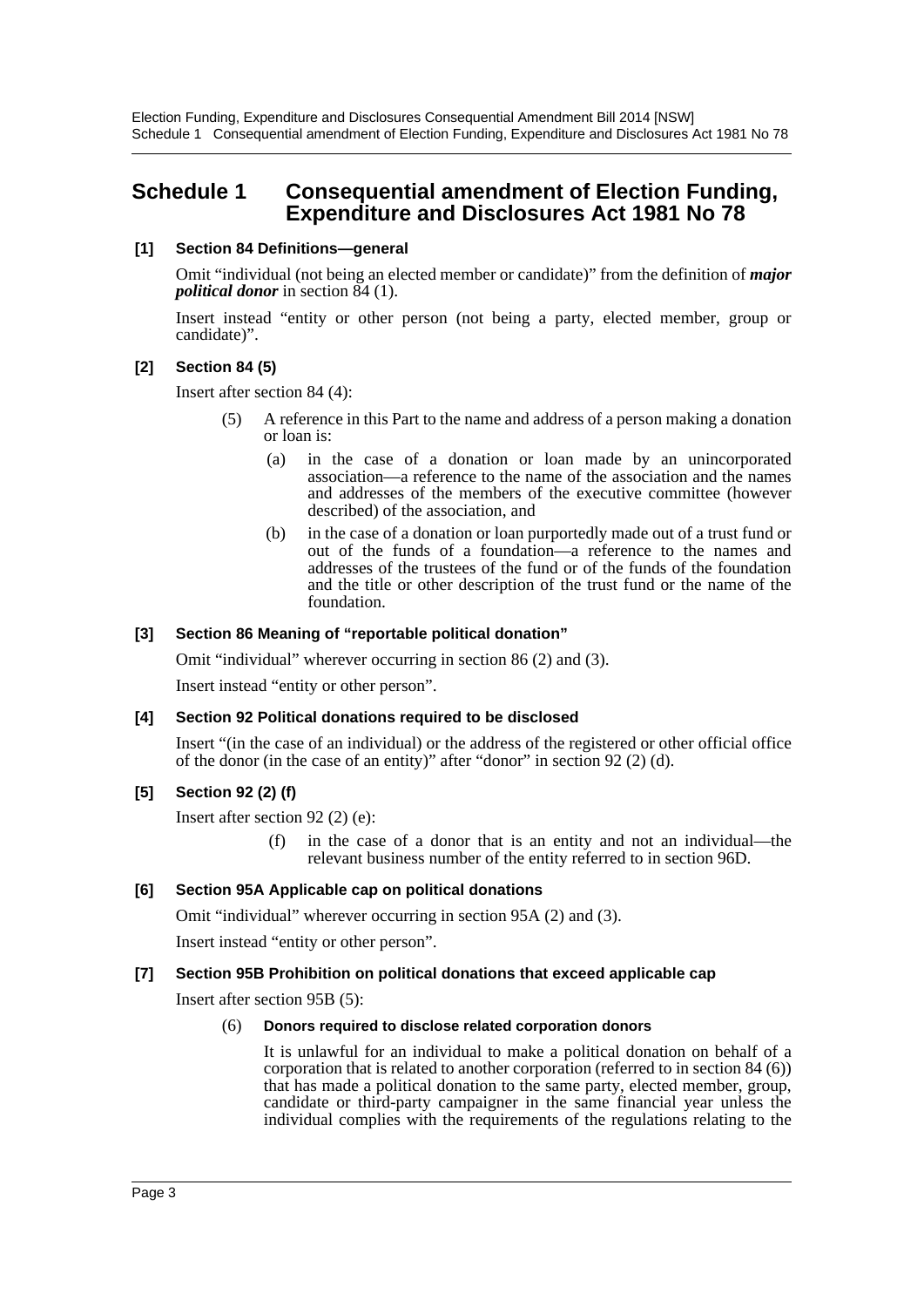disclosure to the person accepting the donation of particulars of the other corporation and its political donations.

### **[8] Section 95G Aggregation of applicable caps**

Omit section 95G (6) and (7).

#### **[9] Section 96D**

Omit the section. Insert instead:

#### **96D Restrictions on persons from whom donations can be accepted**

- (1) It is unlawful for a political donation to a party, elected member, group, candidate or third-party campaigner to be accepted unless the donor is:
	- (a) an individual who is enrolled on the roll of electors for State elections, on the roll of electors for federal elections, or on the roll of electors for a local government election, or
	- (b) an entity that has a relevant business number.
- (2) A relevant business number is:
	- (a) an Australian Business Number (ABN), or
	- (b) any other number allocated or recognised by the Australian Securities and Investments Commission for the purposes of identifying the entity.

#### **[10] Section 96E Prohibition on certain indirect campaign contributions**

Omit the note after section 96E (3).

#### **[11] Section 96G Prohibition on receiving loans unless details recorded**

Insert "entity or other" before "person" in section 96G (1) (b) and where firstly occurring in section 96G (3) (a).

**[12] Section 96GAB Superseded provision of Division relating to corporate donations** Omit the section.

#### **[13] Schedule 2 Savings, transitional and other provisions**

Omit Part 6 (Provisions consequent on enactment of *Election Funding, Expenditure and Disclosures Amendment Act 2012*).

# **[14] Schedule 2, Part 9**

Insert at the end of the Schedule:

# **Part 9 Provisions consequent on enactment of Election Funding, Expenditure and Disclosures Consequential Amendment Act 2014**

#### **26 Application of amendments**

(1) This Act is taken to operate, after the commencement of the *Election Funding, Expenditure and Disclosures Consequential Amendment Act 2014*, as if the amendments made by that Act had commenced on 18 December 2013 (being the date of the High Court's decision in *Unions NSW & Ors v State of New South Wales* [2013] HCA 58).